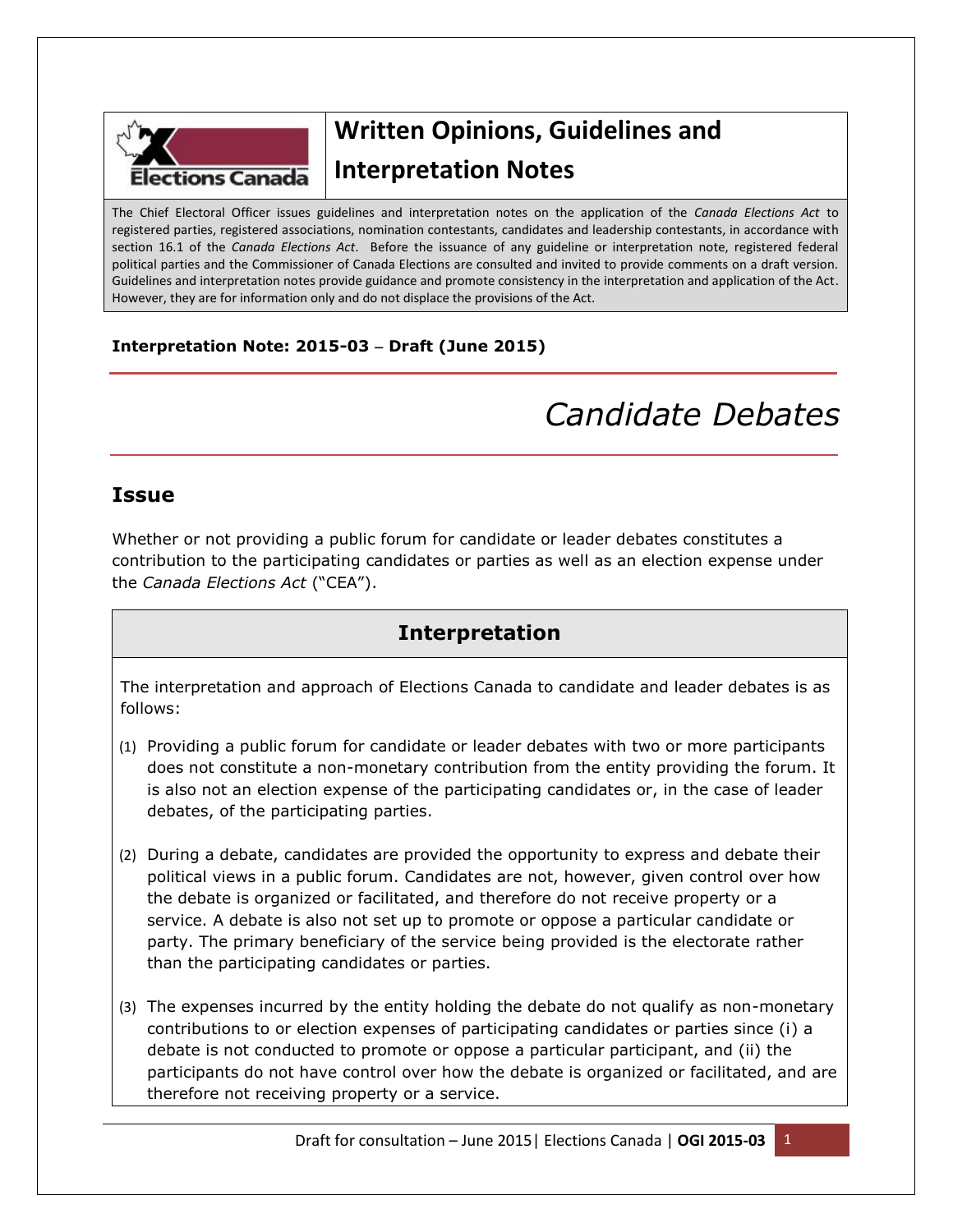- (4) The exclusion of one or more candidates or parties from a debate does not change the fact that the provision of a public forum for candidate debates is not a non-monetary contribution to the participating candidates.
- (5) There may be situations in which a debate is not a true debate, but rather a disguised contribution. This could be the case if a debate was conducted in a partisan manner to promote or oppose a particular candidate or party, or if the debate organizer gave control over the event to a particular candidate or party. In such cases, the totality of the circumstances would need to be examined to determine whether or not the debate was a true debate or a disguised contribution.

### **Background**

 $\overline{\phantom{a}}$ 

Candidate and leader debates are not always open to all candidates and parties. Questions have been raised about whether or not the exclusion of some candidates or parties from debates means that the candidates or parties who participate are receiving potentially ineligible non-monetary contributions.

The holding of debates is, and has consistently been, an important means through which electors receive information about the positions of the various candidates and parties. This information can be crucial in helping electors decide for whom to vote. In light of the importance of such debates to the democratic process, the Chief Electoral Officer's interpretation of the political financing rules has long been that expenses incurred to organize a forum for debate that allows the public to hear and question candidates do not constitute a contribution to any candidate provided that:

- The forum is open to the public.
- The debate is conducted in an impartial manner.
- All candidates are invited to participate. If all candidates are not invited to participate, there must be a reasonable basis for the exclusion.

In 2010, the Chief Electoral Officer articulated the above position in his recommendations to Parliament. He recommended that candidate debates be specifically addressed in the CEA in order to stipulate (i) under what circumstances expenses incurred to organize candidate debates would constitute a non-monetary contribution to the participating candidates as well as an election expense of the candidates, and (ii) under what circumstances expenses incurred to organize a debate among party leaders would constitute a non-monetary contribution to participating registered parties as well as an election expense of the parties.<sup>1</sup> Parliament essentially responded that no change is required to the CEA with respect to candidate debates.

Draft for consultation – June 2015| Elections Canada | **OGI 2015-03** 2

<sup>1</sup> *Responding to Changing Needs – Recommendations from the Chief Electoral Officer of Canada Following the 40th General Election*, 2010, Recommendation II.7 at

[www.elections.ca/content.aspx?section=res&dir=rep/off/r40&document=part2&lang=e#2.7.](http://www.elections.ca/content.aspx?section=res&dir=rep/off/r40&document=part2&lang=e#2.7)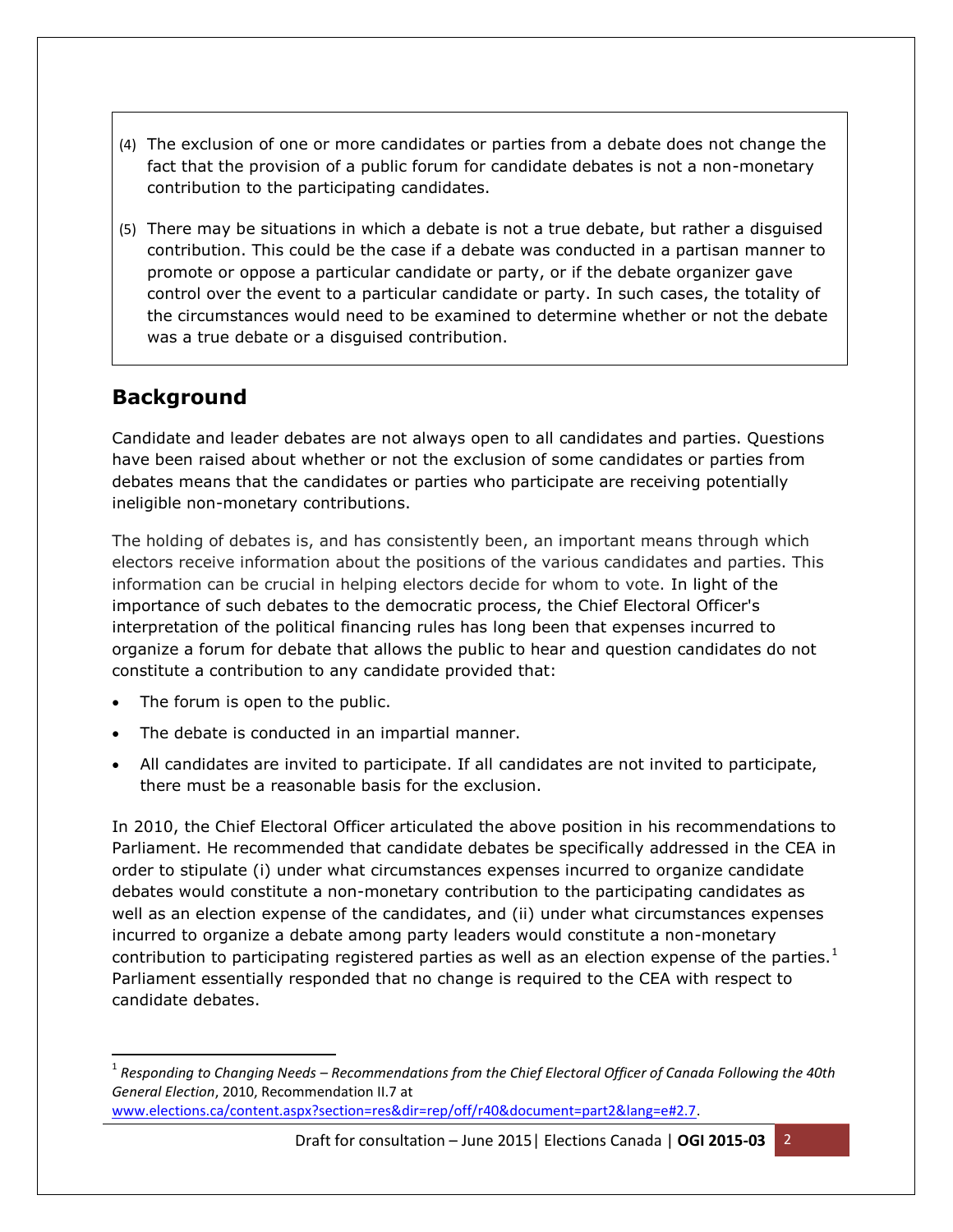## **Legal Framework**

The basic regulatory structure for political contributions and election expenses is as follows:

- Only individuals who are Canadian citizens or permanent residents can make political contributions.
- Both monetary and non-monetary contributions are subject to the contribution limits.
- A non-monetary contribution is defined in the CEA as the commercial value of a service, other than volunteer labour, or of property or of the use of property or money to the extent that they are provided without charge or at less than their commercial value.
- An election expense is defined in the CEA as including any cost incurred, or nonmonetary contribution received, by a registered party or a candidate, to the extent that the property or service that the cost was incurred for or that was received as a nonmonetary contribution is used to directly promote or oppose a registered party, its leader or a candidate during an election period.
- Election expenses of parties and candidates are subject to the election expenses limits.

## **Analysis and Discussion**

#### **Non-monetary Contributions and Election Expenses**

A non-monetary contribution is made when property or a service is provided, or the use of property or money is provided, to a political entity at less than commercial value. The CEA includes property or services received by way of non-monetary contributions in the definition of election expenses since if all property or services used to promote or oppose a candidate or party are not included as election expenses, the limit on election expenses would become largely ineffective. To determine whether or not providing a forum for a debate held during an election period is a non-monetary contribution, it is therefore useful to consider whether or not the expenses incurred to conduct the debate would constitute election expenses of a candidate or a party.

During a debate, candidates are provided the opportunity to express and debate their political views in a public forum. Candidates are not, however, given control over how the debate is organized or facilitated. It is therefore difficult to assert that the participants in a debate are receiving property or a service. The primary beneficiary is the electorate rather than a particular candidate or party, much like the situation of a media interview or news article concerning a candidate or party. In addition, a debate is not set up to promote or oppose the election of a particular candidate or party. These factors indicate that the expenses incurred by an entity to hold such a debate are not contributions to and election expenses of the candidates or parties.

Debates are traditionally held by media outlets or community associations. If providing a forum for a debate were to be considered a non-monetary contribution to participating candidates, such entities would be making illegal political contributions. Forums for debate could then only be provided by individuals who are Canadian citizens or permanent